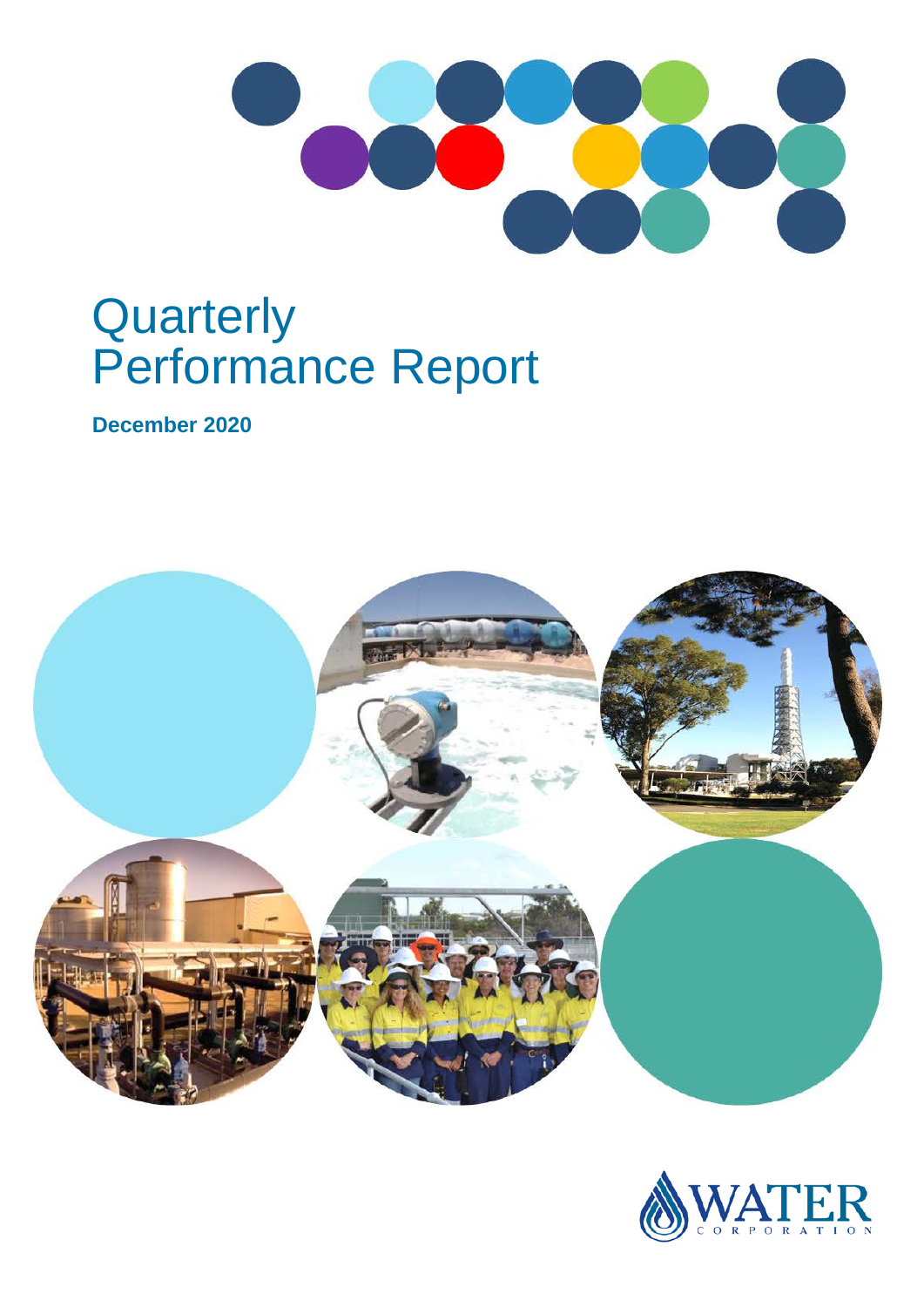Financial Performance





| Financial Results (\$'000s)                          |               | <b>6 months to December 2020</b> | *PCP            | <b>Full Year 2020/21</b> |                           |
|------------------------------------------------------|---------------|----------------------------------|-----------------|--------------------------|---------------------------|
|                                                      | <b>Actual</b> | <b>Budget</b>                    | <b>Variance</b> | <b>Last Year</b>         | SCI Budget <sup>(5)</sup> |
| Operating revenue                                    | 1,347,754     | 1,327,209                        | 20,544          | 1,318,743                | 2,715,587                 |
| Direct operating expenses                            | 457,130       | 460,537                          | 3,407           | 449,474                  | 979,993                   |
| Depreciation / amortisation                          | 266,337       | 265,341                          | (996)           | 254,434                  | 535,853                   |
| Earnings before interest & tax (EBIT) <sup>(1)</sup> | 624,287       | 601,331                          | 22,956          | 614,835                  | 1,199,741                 |
| less: Net interest expense                           | 91.800        | 98,107                           | 6,307           | 110,476                  | 203,918                   |
| add: Developers' contribution                        | 110,298       | 62,169                           | 48,129          | 75,744                   | 129,000                   |
| Operating surplus before tax                         | 642,785       | 565,393                          | 77,392          | 580,103                  | 1,124,823                 |
| Income tax expense                                   | 189,117       | 169,416                          | (19, 701)       | 173,641                  | 337,045                   |
| Operating surplus after tax <sup>(2)</sup>           | 453,668       | 395,977                          | 57,691          | 406,462                  | 787,778                   |
|                                                      |               |                                  |                 |                          |                           |
| Capital expenditure                                  | 345,972       | 345,909                          | (63)            | 267,030                  | 708,507                   |
| Borrowings taken (repaid)                            |               | $\overline{\phantom{a}}$         |                 |                          | 113,734                   |
| Net debt $(3)$                                       | 5,922,416     | 5,935,452                        | 13,037          | 6,042,157                | 6,353,454                 |

| <b>Financial Performance Measures</b>    | <b>Full Year</b><br>Forecast 20/21 | <b>Full Year June</b><br>2020/21 Target | <b>Variance</b> | <b>Last Year</b><br><b>Actual</b> |
|------------------------------------------|------------------------------------|-----------------------------------------|-----------------|-----------------------------------|
| Return on assets (%)                     | 7.0                                | 7.0                                     | $\sim$          | 7.1                               |
| Debt to total assets (%)                 | 35.0                               | 34.7                                    | (0.3)           | 33.5                              |
| Return on equity (%)                     | 7.1                                | 7.0                                     | 0.1             | 7.2                               |
| <b>Net Accruals to Government (\$m)</b>  |                                    |                                         |                 |                                   |
| Represented by:                          |                                    |                                         |                 |                                   |
| Tax equivalents                          | 354.7                              | 349.1                                   | 5.6             | 372.5                             |
| Dividends provided                       | 1,277.1                            | 1,258.3                                 | 18.8            | 3.8                               |
| <b>Operating Subsidies</b>               |                                    |                                         |                 |                                   |
| Non-Commercial Country Services          | 297.0                              | 298.3                                   | 1.3             | 272.2                             |
| <b>Revenue Concessions</b>               | 170.0                              | 167.0                                   | (3.0)           | 156.8                             |
| <b>Metropolitan Operations</b>           | 1.6                                | 1.6                                     | (0.0)           | 2.0                               |
| <b>Total Operating Subsidies</b>         | 468.6                              | 466.9                                   | (1.7)           | 431.0                             |
| Net Accrual to Government <sup>(4)</sup> | 1,163.3                            | 1,141.0                                 | 22.3            | (54.7)                            |

#### **Comments**

Year to date Operating surplus after tax is \$57.7m higher than budget for the 6 months to 31 December 2020.

(1) EBIT is higher than budget as a result of greater operating revenue from higher water consumption across the State, primarily in the metropolitan area and Goldfields and Agricultural Region, due to warm and drier conditions, combined with net proceeds from the sale of a parcel of land.

(2) Higher developers' contributions attributed to increased subdivisional and development activity resulting from the Federal Government's Housing Stimulus Package combined with lower net interest, has returned an Operating Surplus After Tax position of \$57.7m more favourable than budget.

(3) Net Debt is lower due to higher cash reserves resulting from greater revenues.

(4) Net Accruals to Government (NATG) increased due to the greater dividend payment (from 2019/20 deferral) combined with higher developers contributions as a result of increased activity in the lot development industry and lower interest expense with the flow-on impact of lowering interest rates.

(5) Respective figures are the endorsed Full Year 2020/21 SCI Budget financials.

*\* PCP - Prior Comparative Period*

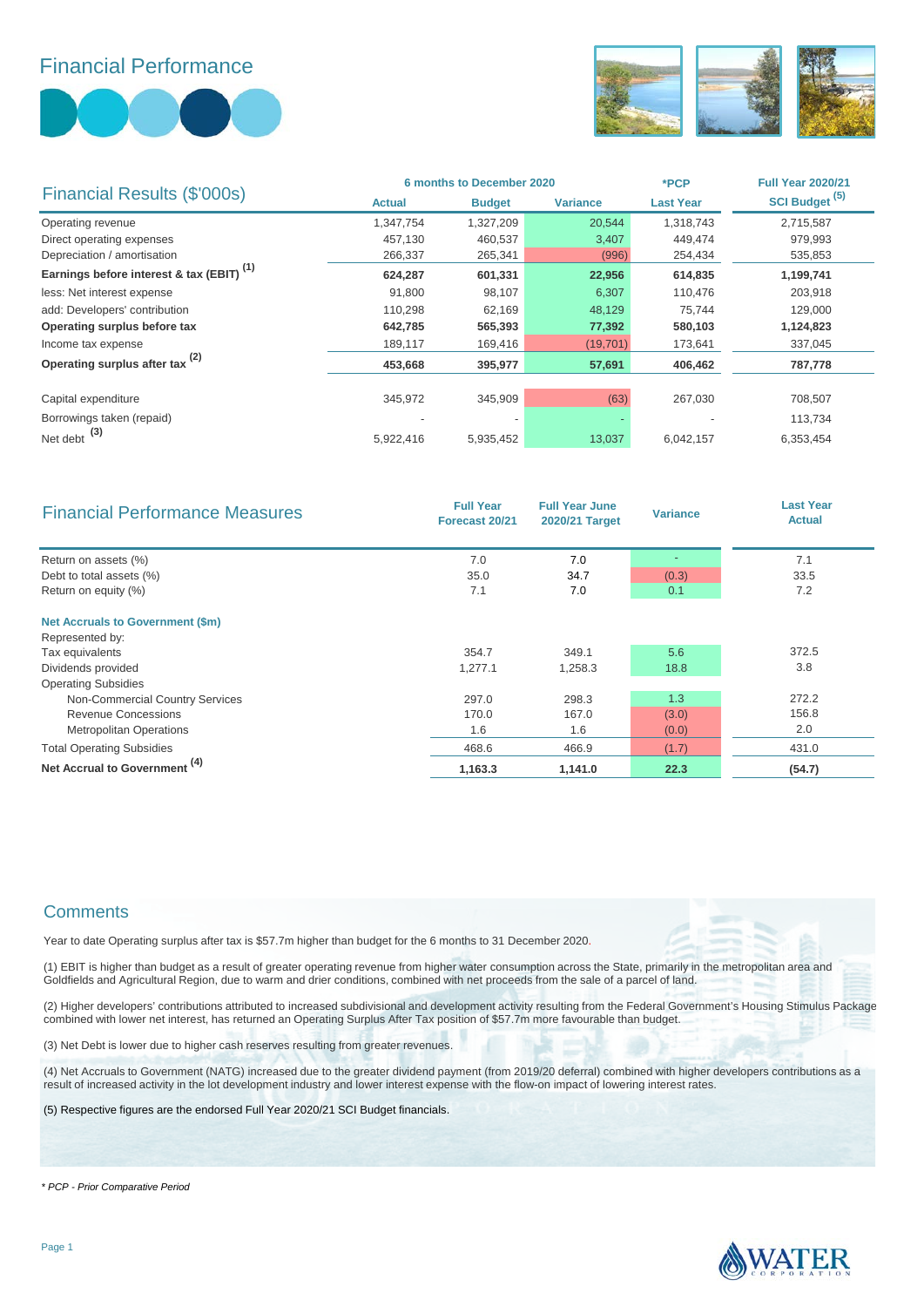### Business Targets & Information





|                                                                                      | <b>Full Year 2020/21</b> |        |               |                           |  |
|--------------------------------------------------------------------------------------|--------------------------|--------|---------------|---------------------------|--|
| Performance Indicators <sup>(a)</sup>                                                | <b>Forecast</b>          |        | <b>Target</b> | <b>Status</b>             |  |
| <b>Safe</b>                                                                          |                          |        |               |                           |  |
| Number of public drinking water quality advisories                                   | 0                        | $\leq$ | $\mathbf 0$   | On Target                 |  |
| Number of people with fatality or total permanent disability                         | $\Omega$                 | $\leq$ | $\Omega$      | On Target                 |  |
| Total Recordable Injury Frequency Rate (TRIFR) <sup>(a)</sup>                        | 2.9                      | $\leq$ | 2.9           | On Target                 |  |
| Number of public with fatality or total permanent disability                         | 0                        | $\leq$ | $\mathbf 0$   | On Target                 |  |
| <b>Wellbeing Measure</b>                                                             | 5                        | $>=$   | 5             | On Target                 |  |
| <b>Reliable</b>                                                                      |                          |        |               |                           |  |
| Number of schemes at risk of temporary water restrictions <sup>(b)</sup>             |                          | $\leq$ | 2             | <b>Better Than Target</b> |  |
| Number of properties affected by unplanned interruptions (Water) <sup>(c)</sup>      | 364,000                  | $\leq$ | 325,000       | <b>Below Target</b>       |  |
| Number of properties affected by unplanned interruptions (Wastewater) <sup>(d)</sup> | 1,393                    | $\leq$ | 1,100         | <b>Below Target</b>       |  |
| <b>Reputation</b>                                                                    |                          |        |               |                           |  |
| Customer perception of water quality (score out of 10) <sup>(e)</sup>                | 6.81                     | $>=$   | 7.00          | <b>Below Target</b>       |  |
| Customer perception of communications (score out of 10) <sup>(f)</sup>               | 6.65                     | $>=$   | 7.10          | <b>Below Target</b>       |  |
| Community trust in Water Corporation (score out of 10)                               | 7.26                     | $>=$   | 7.03          | <b>Better Than Target</b> |  |
| Brand perception (score out of 10)                                                   | 7.52                     | $>=$   | 7.33          | <b>Better Than Target</b> |  |

| <b>Year to Date December</b> |                          |  |  |
|------------------------------|--------------------------|--|--|
| 2020                         | 2019                     |  |  |
| 1,014,091                    | 1,003,746                |  |  |
| 130,757                      | 125,960                  |  |  |
| 118,377                      | $122,597$ <sup>(g)</sup> |  |  |
| 70.791                       | 68,480 <sup>(h)</sup>    |  |  |
|                              |                          |  |  |

#### **Comments**

(a) Due to a high number of TRIFR related incident in September 2020, the target could be challenging to achieve. However, a renewed focus on safety behaviours across the business is expected to see improved incident performance in the second half.

(b) Moora - Mid West Region is at risk with a filter at high likelihood of structural failure. Project work to install a new filter is underway.

(c) Corrosion and aging assets continue to be a major contributor, constituting approximately 32% of all causes for interruptions, followed by ring / gasket failures at approximately 14%. These types of failures are most prevalent in the Perth, Mid West and Goldfield & Agricultural regions. Continued use of outage management and ongoing support after training conducted earlier in the year, has led to increased accuracy of figures being reported.

(d) The majority of Wastewater interruptions for the current financial year to date have been caused by blockages associated with tree roots, fats and foreign objects in the pipes. There has been a slight increase compared to previous years. This is likely due to toilet paper alternatives being disposed of down the toilet.

(e) Water quality perception scores exceed the target in Metro areas and the Goldfields & Agricultural region, but are currently behind target in other regions. Initiatives have been completed to improve the quality of specific regional water sources in some towns (e.g. Wiluna - Mid West, Leonora - Goldfields & Agricultural) and others are underway (e.g. Meekatharra and Mount Magnet - Mid West) while more are under consideration.

(f) Perceptions of communications have remained stable over time and several initiatives are underway to deliver long term improvements in our key customer communications, including bills, outage notifications, reinstatements and our website.

(g) Water Supplied - Metro (ML) is adjusted downwards as a result of the Annual Principal Statistics review.

(h) Wastewater Treated - Metro (ML) is adjusted upwards as a result of recalculation of flow data due to availability of new information.